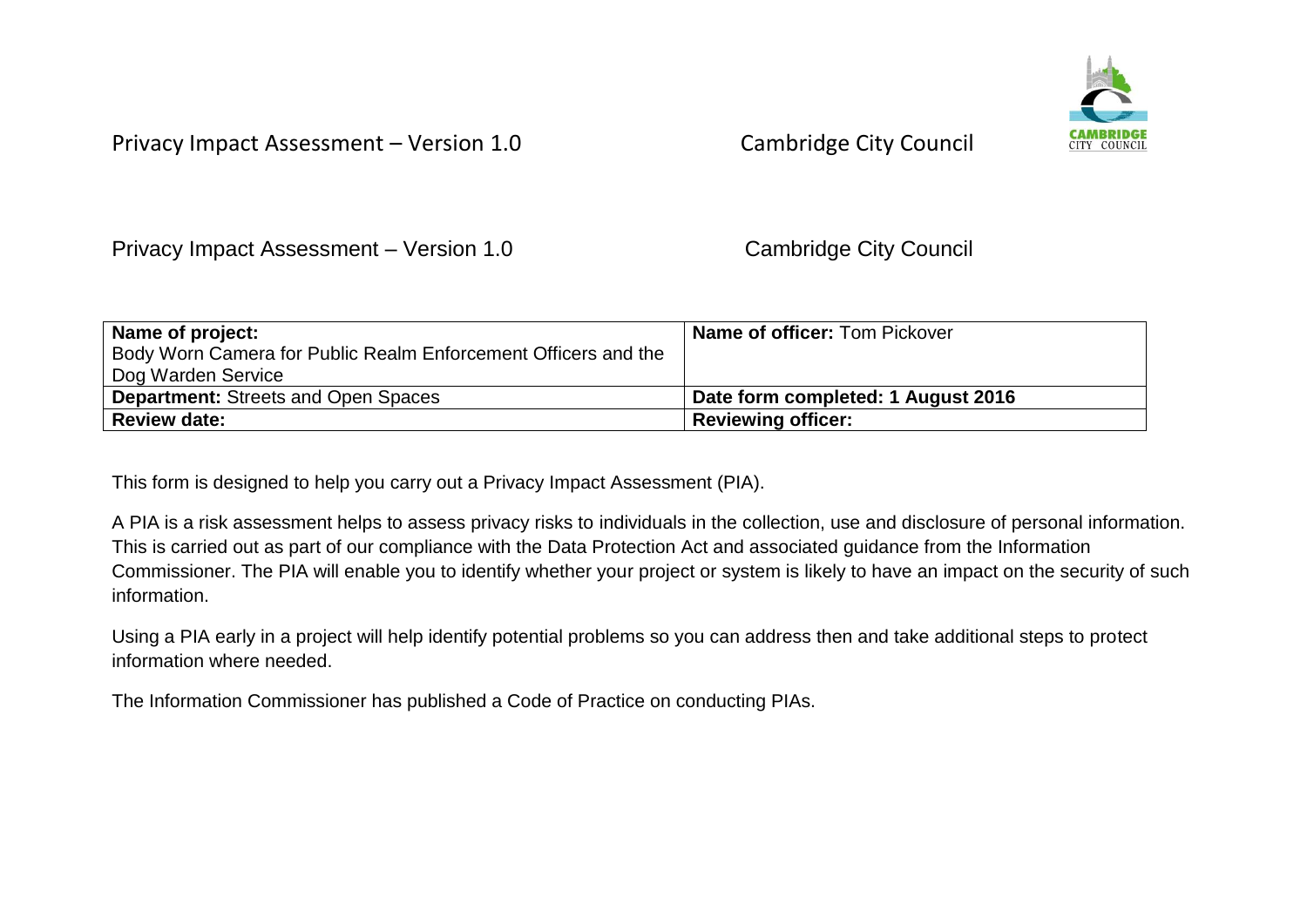

### Privacy Impact Assessment – Version 1.0 Cambridge City Council **Reference. Question Answer Notes** 1 **Information Systems** 1.1 Have you identified an Information Asset Owner, and if so, who is it? Wendy Young, Operations Manager (Responsible Officer). 1.2 Is the system being supplied and/or supported by a third party, and if so, how will their access to personal information in the Support and software supplied by XYZ Companies who maintain systems may have to connect remotely in order to fix problems, apply upgrades etc. 1.3 **If information will be processed by a third party, is there, or** will there be, a contract in place? N/A. N/A contract is a basic requirement for all processing 1.4 If information will be processed by a third party, is there, or will there be, an agreement which defines how they will will there be, an agreement which defines now they will  $N/A$ .<br>protect the information? Consider not only day-to-day processing but one-off requirements such as data scanning and conversion. 1.5 **If a computer system is being hosted by a third party, is** the data being held within the EEA or in a country where the arrangements have been assessed as being adequate? N/A - The system is locally hosted on CCC systems Data Protection Act 1988, eighth principle. Data held outside the European Economic Area requires assessment. 1.6 If a system is replacing something else, what is happening It a system is replacing something eise, what is nappening This is an entirely new system.<br>to the old system or paper? Secure archiving, storage or disposal may be required. 1.7 Does the system use identity management for citizens or other users, involving the authentication of the user through a token or other means? If so, have any concerns been fully investigated? N/A. Automatic user recognition carries the potential for data loss through mistaken identification, and also for significant public concern over this. 1.8 Does the system use new technologies of which the user may be suspicious, and if so, have sufficient time and resources been allocated to addressing this and allaying any concerns? Staff using this system to undertake training and to be consulted on impacts of using the system. E.g. smart cards, RFID tags, biometrics, GPS and locators, image and video recording, and profiling. Technology which can be seen as intrusive generate public concern, and are a project risk.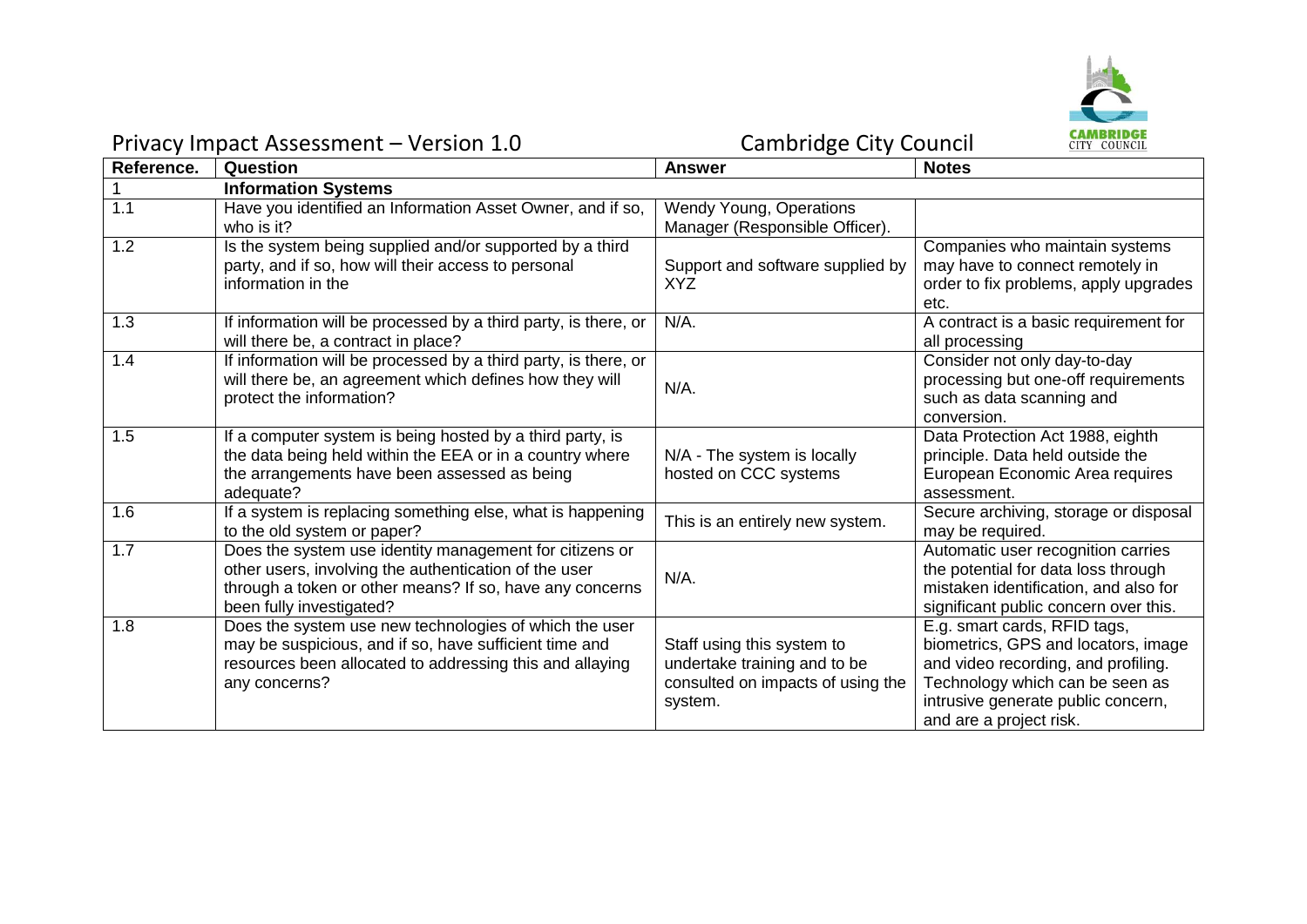

| Reference. | Question                                                                                                                                                                                   | <b>Answer</b>                                                                                                                      | <b>Notes</b>                                                                                                                                                 |
|------------|--------------------------------------------------------------------------------------------------------------------------------------------------------------------------------------------|------------------------------------------------------------------------------------------------------------------------------------|--------------------------------------------------------------------------------------------------------------------------------------------------------------|
|            | <b>Information Systems</b>                                                                                                                                                                 |                                                                                                                                    |                                                                                                                                                              |
| 2.1        | If information will be held on paper (including prior to data<br>entry) are the storage and disposal arrangements<br>sufficiently secure?                                                  | Yes.                                                                                                                               | Include consideration of office<br>arrangements whilst documents<br>are waiting or being processed.                                                          |
| 2.2        | If paper documents are being scanned into a system, is<br>this done by the Post Room and then held securely? If not,<br>has the risk of them being inadmissible in court been<br>assessed? | $N/A$ .                                                                                                                            | If documents may be needed in<br>court proceedings we must scan<br>and hold them in a way which<br>preserves their integrity to the<br>court's satisfaction. |
| 2.3        | Will there be any adverse changes to the way records are<br>handled, such as their version control, retention or<br>archiving?                                                             | No - Records will be handled in<br>accordance with the operational<br>procedure and adhere to the<br>advanced safeguards in place. | records-management-main-page.                                                                                                                                |
| 2.4        | Does the new system hold documents in a document<br>management system, and if so, is any adjustment needed<br>to the file plans?                                                           | No.                                                                                                                                | The file plan needs to reflect the<br>document types in use and to what<br>extent they are available                                                         |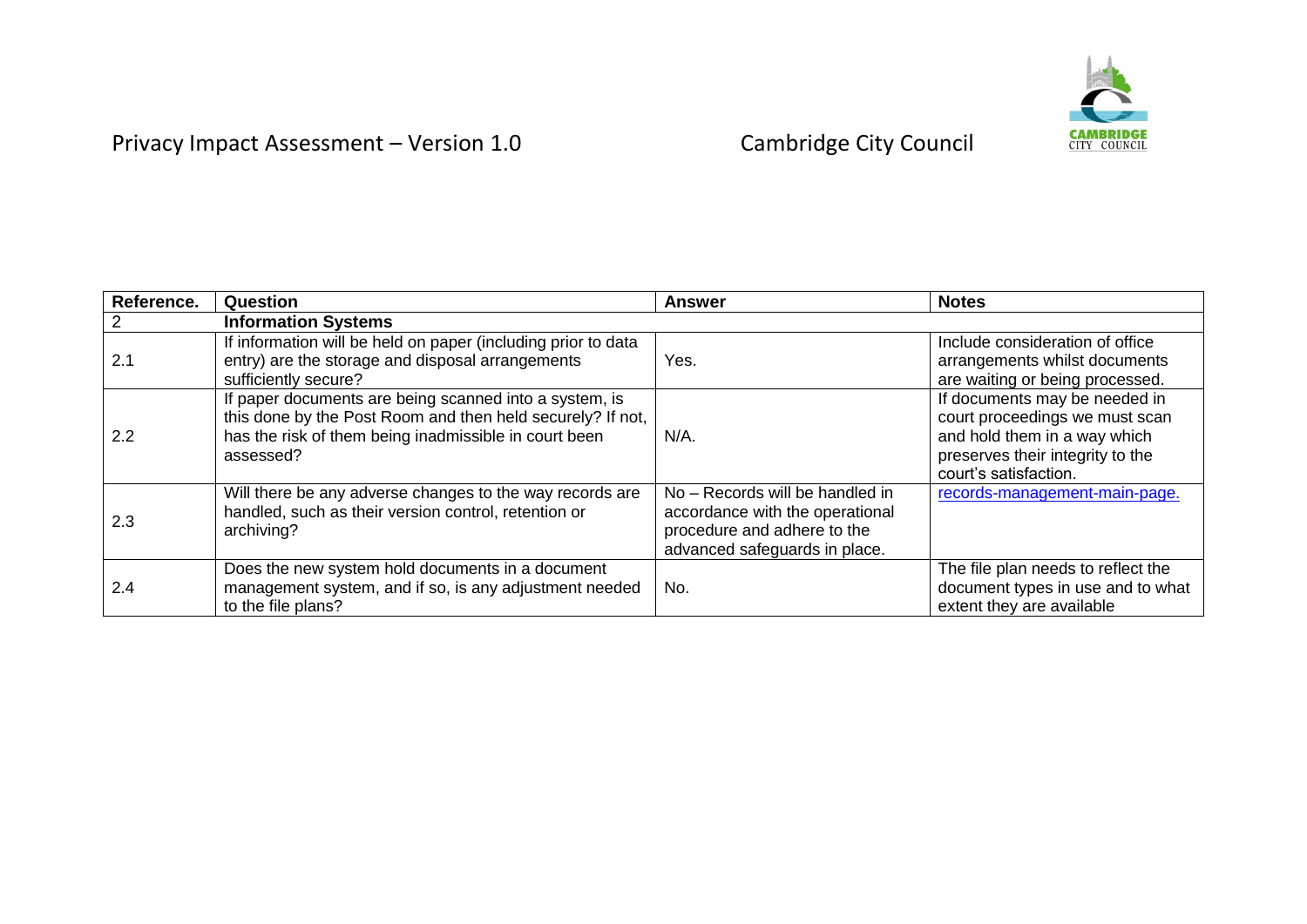

| Reference. | Question                                                                                                                                                                                        | <b>Answer</b>                                                                                                                                                                                                                                                                                                                                  | <b>Notes</b>                                                                                                             |
|------------|-------------------------------------------------------------------------------------------------------------------------------------------------------------------------------------------------|------------------------------------------------------------------------------------------------------------------------------------------------------------------------------------------------------------------------------------------------------------------------------------------------------------------------------------------------|--------------------------------------------------------------------------------------------------------------------------|
| 3          | Security                                                                                                                                                                                        |                                                                                                                                                                                                                                                                                                                                                |                                                                                                                          |
| 3.1        | Is the system protected from unauthorised access through<br>the council's network?                                                                                                              | The system is Password Protected.<br>Any retained information will be<br>kept on encrypted external hard<br>drives kept in secure conditions.                                                                                                                                                                                                  | Consider system access controls<br>and permissions on files and<br>folders. Consult Business<br>Improvement and/or ITSD. |
| 3.2        | Is the system protected from unauthorised access through<br>Internet?                                                                                                                           | Yes - The system will be protected<br>through Cambridge City Council's<br>computer system's security.                                                                                                                                                                                                                                          | Consider whether external access<br>is through a secure route, PSN etc.                                                  |
| 3.3        | Is the system adequately protected from accidental loss of<br>information (database, paper, backups etc.)?                                                                                      | Yes - Images will be stored on a<br>securely stored external hard drive.<br>Images will be backed up on<br>another securely stored external<br>hard drive stored at a separate<br>location. All hard drives will be<br>kept securely in evidence rooms,<br>and access will be logged to<br>prevent unauthorised<br>access/removal from office. | Consider when backups are taken<br>and how much work will need to be<br>re-done in the event of a loss.                  |
| 3.4        | If the system can be accessed remotely, are measures to<br>protect sensitive information adequate and do they meet<br>the requirements of the IT Policy?                                        | $N/A$ .                                                                                                                                                                                                                                                                                                                                        | Consider whether data can be<br>transferred to remote computers or<br>sensitive documents kept at home.                  |
| 3.5        | How will you ensure that staff using the system are<br>adequately trained in both the system itself and in<br>information security, and that this training is kept up to<br>date and refreshed? | All system users will have received<br>training in system use and data<br>protection/security. Training will be<br>recorded centrally and refresher<br>training will be provided to staff<br>annually.                                                                                                                                         | Consider both existing and new<br>staff.                                                                                 |
| 3.6        | Are there sufficient controls over who can administer and<br>use the system, and will administrators be suitably<br>authorised and trained?                                                     | Yes - Only the Public Realm<br>Enforcement and the Dog Warden<br>service will have access to the<br>system.                                                                                                                                                                                                                                    | Consider whether administration is<br>done by IT Service Delivery or the<br>user department, access controls<br>etc.     |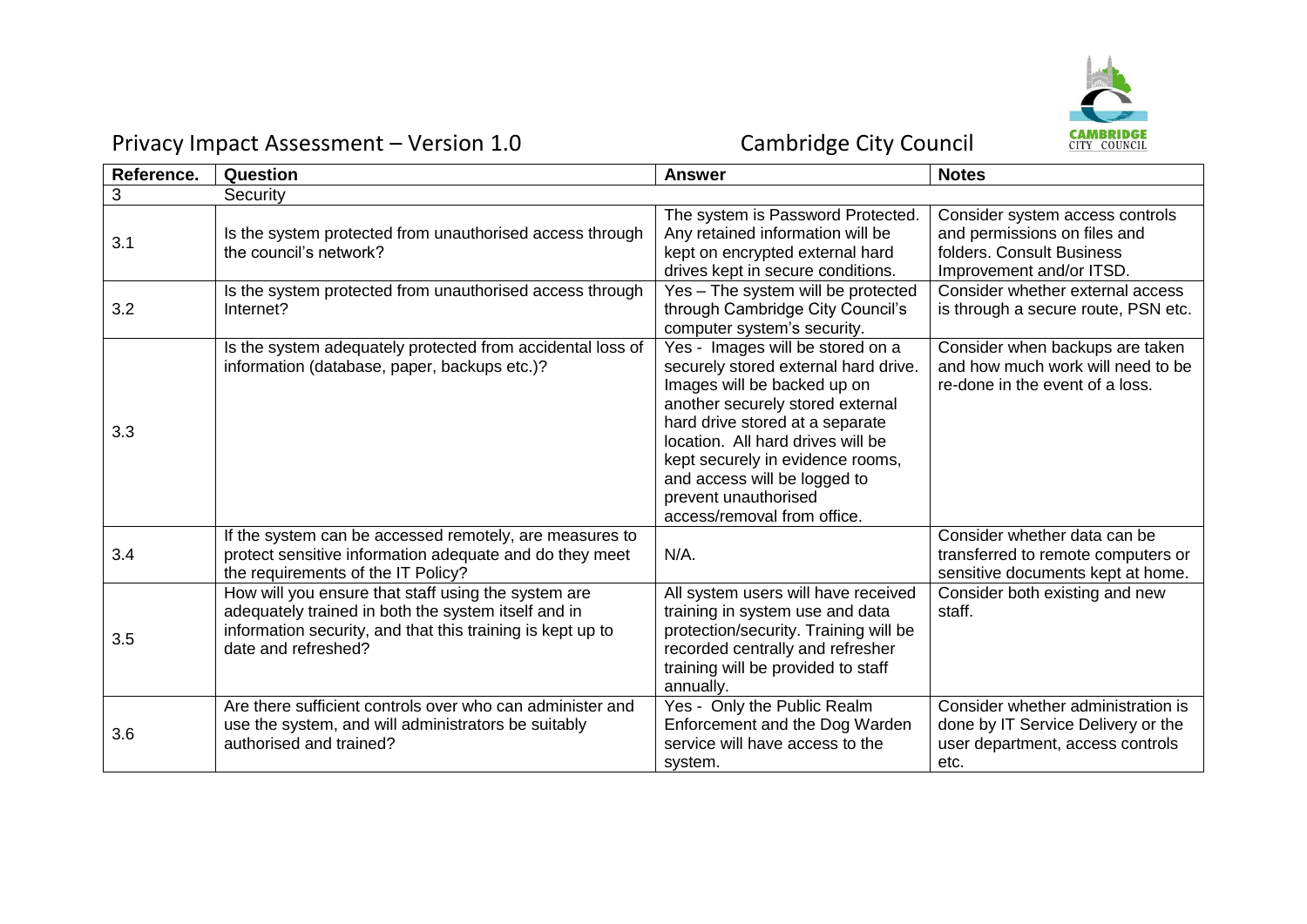

| Reference. | Question                                                                                                                                                                   | <b>Answer</b>                                                                                                       | <b>Notes</b>                                                                                                                                                                                                                |
|------------|----------------------------------------------------------------------------------------------------------------------------------------------------------------------------|---------------------------------------------------------------------------------------------------------------------|-----------------------------------------------------------------------------------------------------------------------------------------------------------------------------------------------------------------------------|
| 4          | Personal data handling                                                                                                                                                     |                                                                                                                     |                                                                                                                                                                                                                             |
| 4.1        | Will personal data be handled in a different way, that could<br>mean it is linked to or matched with other data, requiring a<br>review of how it is protected?             | Personal data will be held in line<br>with CCC's Data Protection Policy.                                            | <b>Data Protection Policy</b>                                                                                                                                                                                               |
| 4.2        | If personal data will be handled in a different way, is the<br>justification for doing that completely clear?                                                              | $N/A$ .                                                                                                             | Users are more likely to accept<br>new or revised processes if they<br>can see the benefits. Vague<br>justifications such as 'for security<br>reasons' are unlikely to suffice.                                             |
| 4.3        | Are you satisfied that Cambridge City Council will be able<br>to meet its obligations in respect of file access requests?                                                  | Yes - Subject Access and<br>information sharing with other<br>agencies is detailed in the<br>operational procedure. | Subject Access Requests are part<br>of the Data Protection Act 1998<br>(section 7)                                                                                                                                          |
| 4.4        | Will the system attach a person's identity to information<br>which would previously have been anonymous? If so has<br>the potential for loss of privacy been investigated? | No.                                                                                                                 | If data has previously been used in<br>an anonymous way, any<br>conversion to identifiable data will<br>cause privacy concerns.                                                                                             |
| 4.5        | If the system holds sensitive personal data which merits<br>special protection, have checks been made to ensure that<br>this protection is present and consistent?         | N/A.                                                                                                                | Section 2 of the DPA identifies<br>categories of sensitive personal<br>data including racial & ethnic origin,<br>political opinions, religion, union<br>membership, health, sexual life,<br>offences and court proceedings. |
| 4.6        | If the system holds information about vulnerable people,<br>have suitable measures been taken to protect that<br>information?                                              | $N/A$ .                                                                                                             | The impact of the loss of<br>information about vulnerable<br>people is sufficient to warrant<br>additional protection and checks.                                                                                           |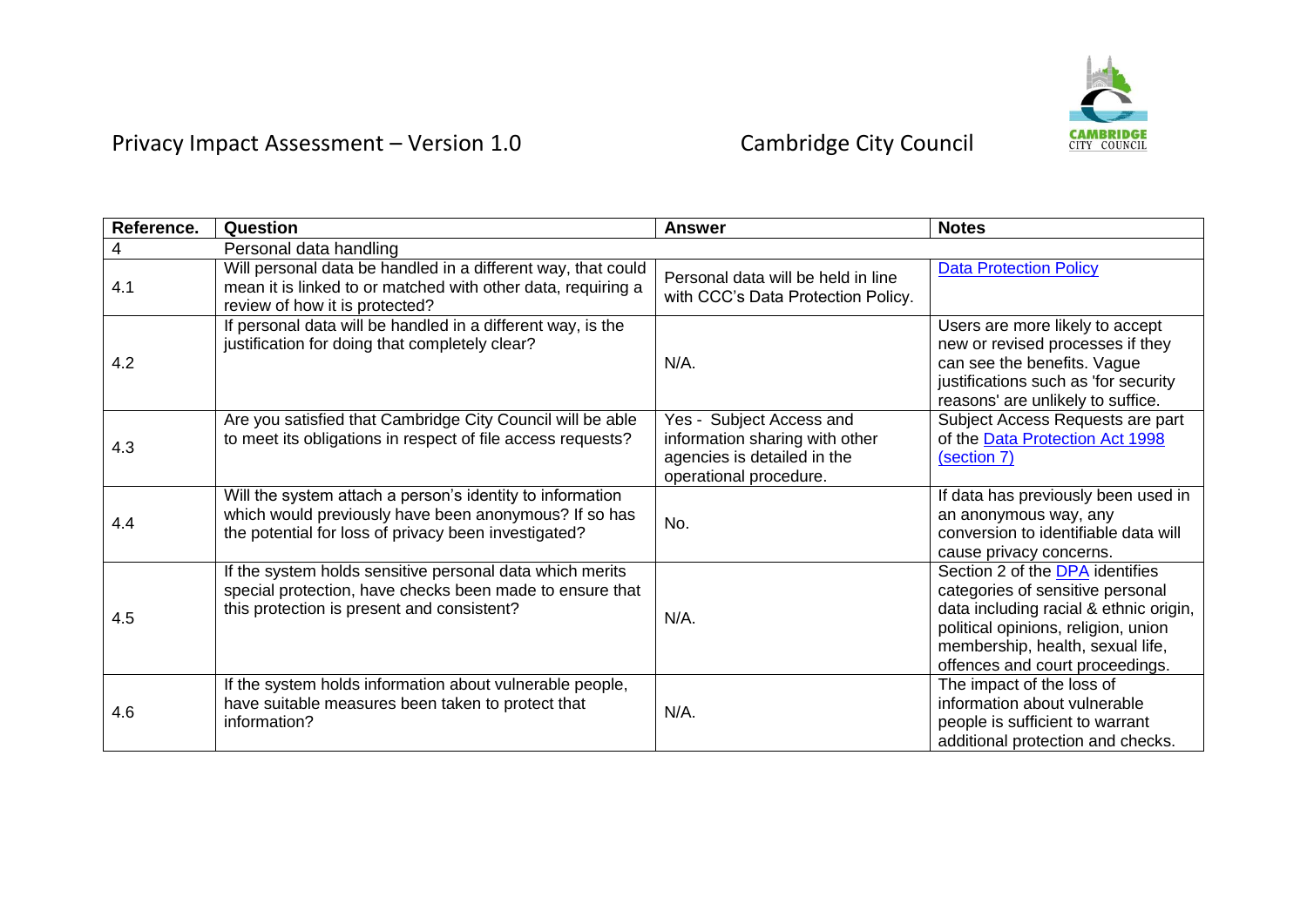

| Reference. | Question                                                                                                                                                                                                          | <b>Answer</b>                                                                                                                                                                                                                                                   | <b>Notes</b>                                                                                                                                                                                                   |
|------------|-------------------------------------------------------------------------------------------------------------------------------------------------------------------------------------------------------------------|-----------------------------------------------------------------------------------------------------------------------------------------------------------------------------------------------------------------------------------------------------------------|----------------------------------------------------------------------------------------------------------------------------------------------------------------------------------------------------------------|
| 5          | Multiple organisations and systems                                                                                                                                                                                |                                                                                                                                                                                                                                                                 |                                                                                                                                                                                                                |
| 5.1        | If Cambridge City Council is not the Data Controller and<br>Data Processor for the information, is it clearly agreed and<br>documented who carries out these roles?                                               | N/A.                                                                                                                                                                                                                                                            | See the Date Protection Act 1998.                                                                                                                                                                              |
| 5.2        | If the system will use any data from other councils or<br>organisations, are the necessary information sharing<br>arrangements in place and documented?                                                           | N/A.                                                                                                                                                                                                                                                            | <b>Information Sharing Agreements</b><br>are used to define the parameters<br>under which information can be<br>shared.<br>Information sharing pages                                                           |
| 5.3        | If the data will be used in different parts of the council, are<br>you satisfied that it is only being used for the purposes for<br>which it was originally collected?                                            | Yes - There will be times when<br>information is shared internally<br>between different departments.<br>The sharing of this data will be in<br>line with the original purpose or in<br>the exercising of data subjects<br>rights.                               | Data Protection Act 1998 - 2nd<br>principle.<br>Information sharing pages                                                                                                                                      |
| 5.4        | Have arrangements been made for routine transfers of<br>information to be carried out securely, and if so, how will<br>this be done?                                                                              | Yes - Secure transfer of recordings<br>will be made by the EO to CCC IT<br>systems and copies backed up on<br>encrypted external hard drives.<br>Any other data, not required for<br>evidential purposes, will be deleted<br>by the EO by the next working day. | Standard email and internet<br>services between organisations<br>must be regarded as insecure.<br>Security covers loss, corruption<br>and unauthorised access.<br>See Transferring Information                 |
| 5.5        | Could the linking of information across different systems<br>make data become accessible when it should remain<br>protected? If so, are you satisfied that adequate<br>measures are in place to protect the data? | N/A.                                                                                                                                                                                                                                                            | The trend towards joined up<br>services could mean that staff in<br>one team gains access to<br>information about a person that<br>they have no right to see, for<br>example tax arrears or parking<br>issues. |
| 5.1        | If Cambridge City Council is not the Data Controller and<br>Data Processor for the information, is it clearly agreed and<br>documented who carries out these roles?                                               | N/A.                                                                                                                                                                                                                                                            | See the Data Protection Act 1998.                                                                                                                                                                              |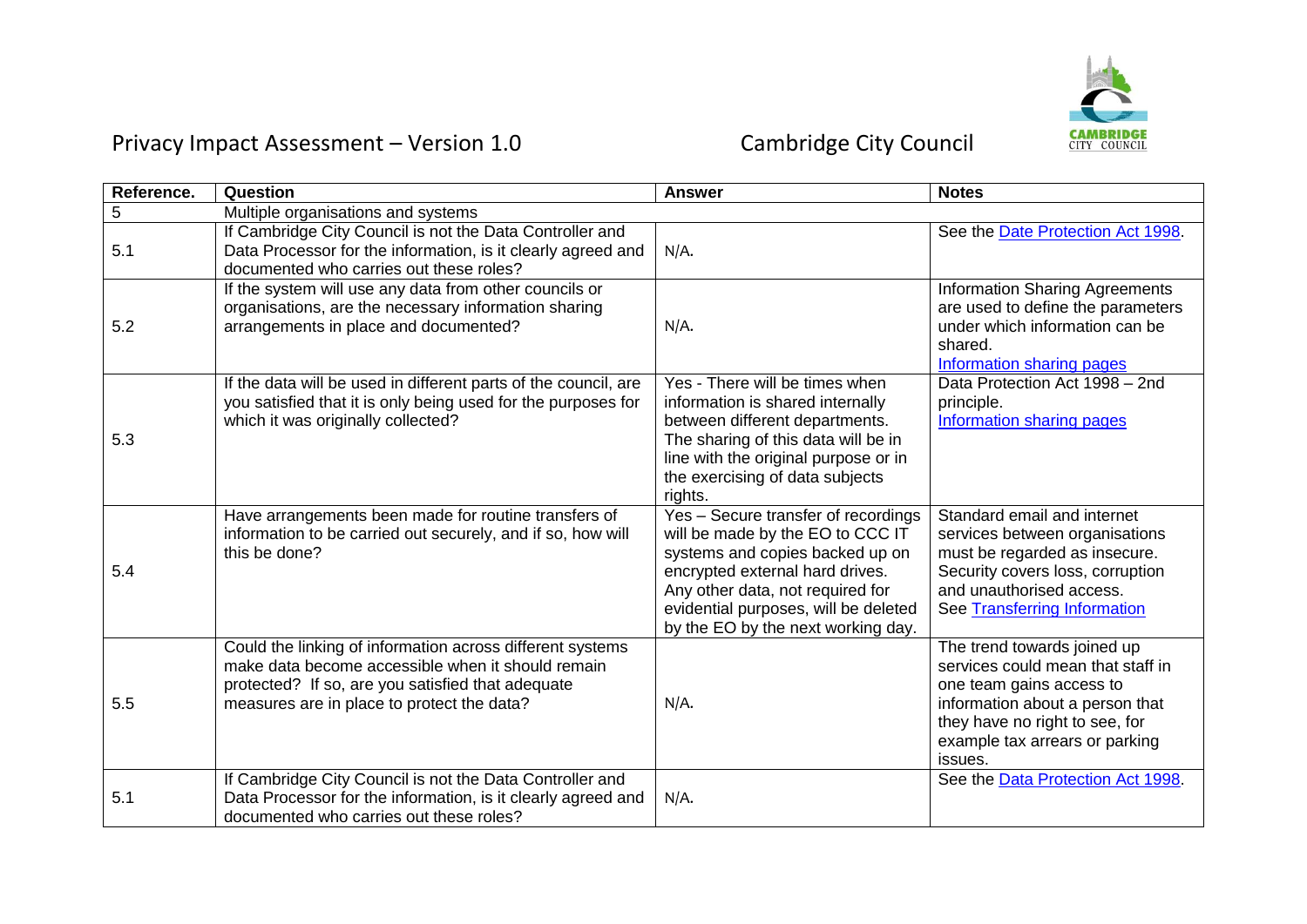

| Reference.     | Question                                                                                                                                                                                               | <b>Answer</b>                                                                                                                                                                                                                                                                               | <b>Notes</b>                                                                                                                                                                                           |
|----------------|--------------------------------------------------------------------------------------------------------------------------------------------------------------------------------------------------------|---------------------------------------------------------------------------------------------------------------------------------------------------------------------------------------------------------------------------------------------------------------------------------------------|--------------------------------------------------------------------------------------------------------------------------------------------------------------------------------------------------------|
| 6              | Data Quality                                                                                                                                                                                           |                                                                                                                                                                                                                                                                                             |                                                                                                                                                                                                        |
| 6.1            | Have arrangements been made to assure the quality of the<br>information being added to the system, both at take-on and<br>daily?                                                                       | Yes - To ensure compliance with the<br>Data Protection Act, CCC's BWC<br>CCTV systems are subject to the<br>Council's Operational Procedure,<br>Code of Practice and Privacy Impact<br>Statement.                                                                                           | This is addressed in s2.5 of Annex A<br>and section 3 of the Operational<br>Procedure. Suitable measures can<br>include validation routines, spelling<br>checks, verification and sign-off of<br>data. |
| 6.2            | Will processes be in place to ensure that there are no<br>inconsistencies with data held in other systems, whether<br>manual or otherwise?                                                             | Yes - The system will provide<br>unique metadata for each recording.                                                                                                                                                                                                                        | It is good practice to hold data only<br>once if possible, and access it as<br>required. Transparency and open<br>data   CityNet<br><b>Information Governance Policy</b>  <br><b>CityNet</b>           |
| $\overline{7}$ | Information governance                                                                                                                                                                                 |                                                                                                                                                                                                                                                                                             |                                                                                                                                                                                                        |
| 7.1            | Are you satisfied that the information held will still be<br>accessible when required to answer Freedom of Information<br>(FOI) requests and data subjects rights under DPA such as<br>Subject Access. | All details of saved data are<br>contained in the Information Asset<br>Log, including officer number, date<br>and location of incident. Data will<br>only be retained until investigations<br>have taken place or prosecutions<br>completed. All other data will be<br>deleted immediately. | Timely responses to requests are<br>required by law (Freedom of<br>Information Act 2000)                                                                                                               |
| 7.2            | Have arrangements been made where appropriate to<br>produce information for publication under Open Data<br>requirements?                                                                               | Data is not suitable for publication<br>under Open Data.                                                                                                                                                                                                                                    | This information is published on the<br>web site on the Open data:<br><b>Transparency in local government  </b><br><b>Cambridge City Council</b>                                                       |
| 7.3            | Will there be any changes to the publication scheme as a<br>result of this project?                                                                                                                    | No.                                                                                                                                                                                                                                                                                         | The publication scheme lists the<br>information that we publish, or intend<br>to publish, routinely. Doing this is a<br>good way to avoid FOI requests.                                                |